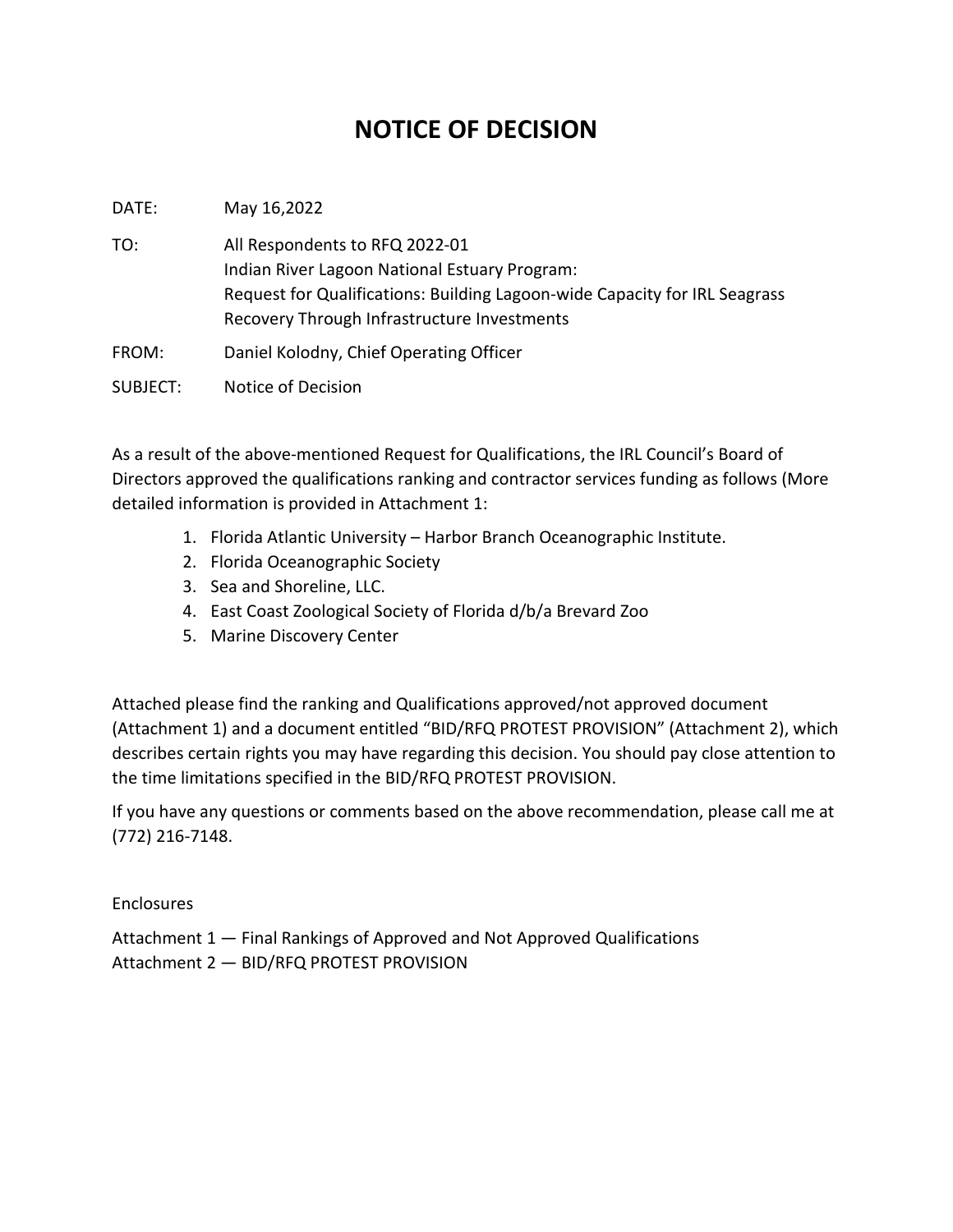| Rank           | <b>Applicant</b>                                                                    | <b>Score</b> | <b>Qualifications</b><br>approved | <b>Comments</b>                                                                                                        |
|----------------|-------------------------------------------------------------------------------------|--------------|-----------------------------------|------------------------------------------------------------------------------------------------------------------------|
| $\mathbf{1}$   | Florida Atlantic<br>University - Harbor<br><b>Branch Oceanographic</b><br>Institute | 96           | <b>YES</b>                        | Authorized for annual service<br>contract to September 30, 2026.<br>Scope of services to be<br>negotiated in contract. |
| $\overline{2}$ | Florida Oceanographic<br>Society                                                    | 89           | <b>YES</b>                        | Authorized for annual service<br>contract to September 30, 2026.<br>Scope of services to be<br>negotiated in contract. |
| 3              | Sea and Shoreline, LLC                                                              | 82           | <b>YES</b>                        | Authorized for annual service<br>contract to September 30, 2026.<br>Scope of services to be<br>negotiated in contract. |
| 4              | East Coast Zoological<br>Society of Florida d/b/a<br><b>Brevard Zoo</b>             | 81           | <b>YES</b>                        | Authorized for annual service<br>contract to September 30, 2026.<br>Scope of services to be<br>negotiated in contract. |
| 5              | <b>Marine Discovery Center</b>                                                      | 75           | <b>YES</b>                        | Authorized for annual service<br>contract to September 30, 2026.<br>Scope of services to be<br>negotiated in contract. |

## **Attachment 1 – Final Rankings of Approved/Not-Approved Qualifications**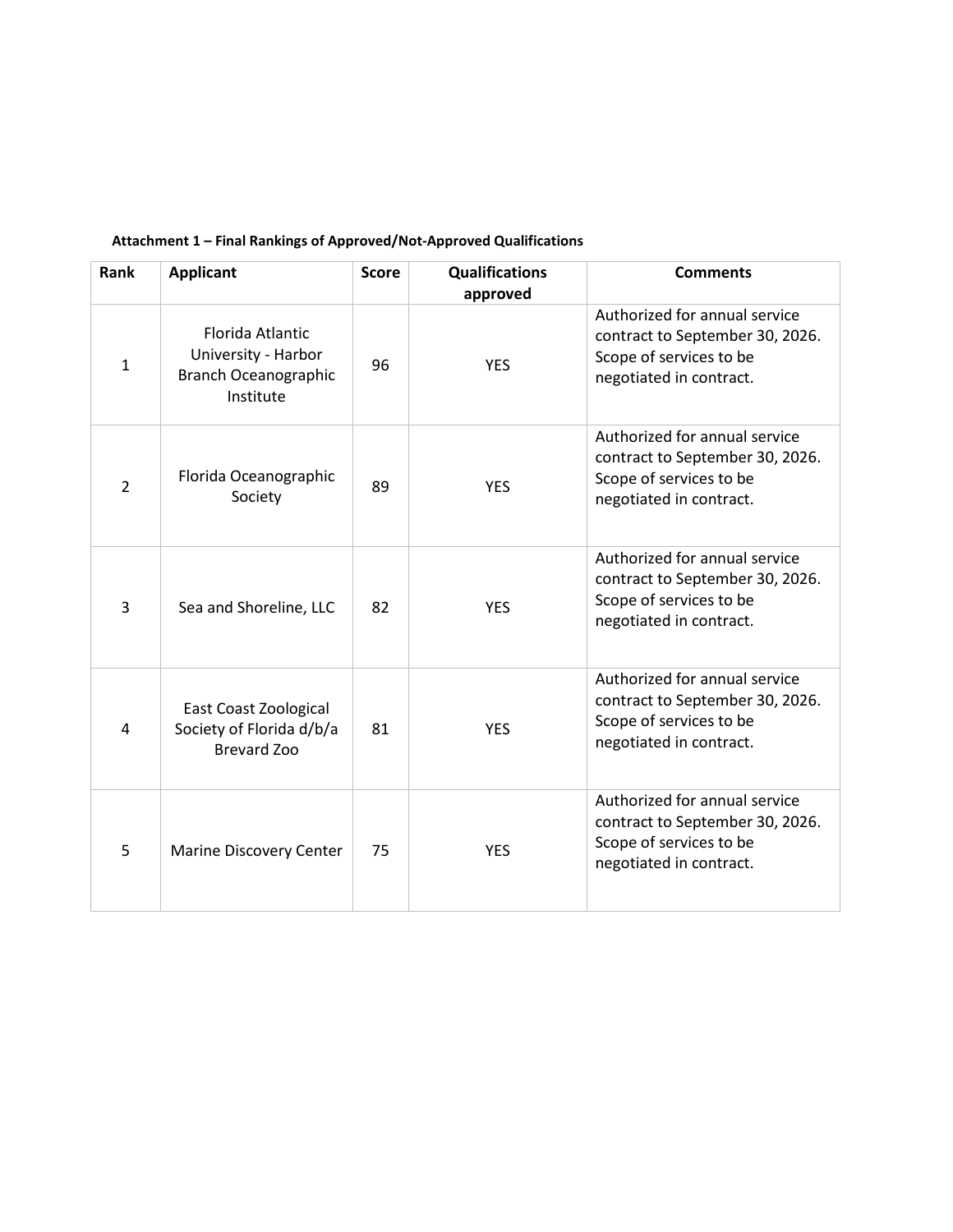## **ATTACHMENT 2 — BID/RFQ PROTEST PROVISION**

Bid/RFQ Protest Provision - This procedure applies to guide the IRL Council in the resolution of all protests arising from the competitive award procedures set forth in the IRL Council Operating Procedures Manual. The IRL Council required that by submitting a bid/qualifications to the IRL Council, bidders agreed to the process set forth in this Section.

- a. Notice of Protest Notice of all IRL Council decisions or intended decisions shall be by posting to the IRL Council web site. Any person adversely affected by a bid or request for qualifications shall file a notice of protest in writing, within two (2) business days from the date on the notice of the decision. A formal written protest shall be filed within five (5) business days after the protesting party files the notice of protest. No time will be added to the above time limits for mail service.
- b. Formal Written Protest The formal written protest shall state with particularity the facts and law upon which the protest is based. The formal written protest shall be printed or typewritten and contain:
	- i. The name and address of the person or firm filing the protest and an explanation of how they are adversely affected by the IRL Council decision or intended decision;
	- ii. Identification of the procurement matter at issue.
	- iii. A statement when the notice of IRL Council decision or intended decision was posted;
	- iv. A statement of all issues of disputed material fact and, if there are none, a statement so indicating;
	- v. A concise statement of the ultimate facts alleged;
	- vi. A statement of the applicable law, rule, statute, or other authority upon which the protest is based and which entitle the protestor to relief;
	- vii. A specific demand for relief; and
	- viii. Any other information material to the protest.
- c. Filing Notices of Protest and Formal Protests All notices of protest and formal protests shall be filed by hand delivery, mail or email with the IRL Council's Executive Director. A protest is not timely filed unless both the written notice of protest and the formal protest have been received by the IRL Council within the prescribed time limits. Filings received after 5:00 pm will be deemed received the next business day. Failure to file a protest within the time prescribed by this Section shall constitute a waiver of all claims.
- d. Stay of Award Upon receipt of a formal written protest which has been timely filed, the bid solicitation or contract award process shall be stayed until the subject of the protest is resolved, unless the IRL Council's Executive Director, with the concurrence of the Board of Directors, sets forth in writing particular facts and circumstances which require the continuation of the